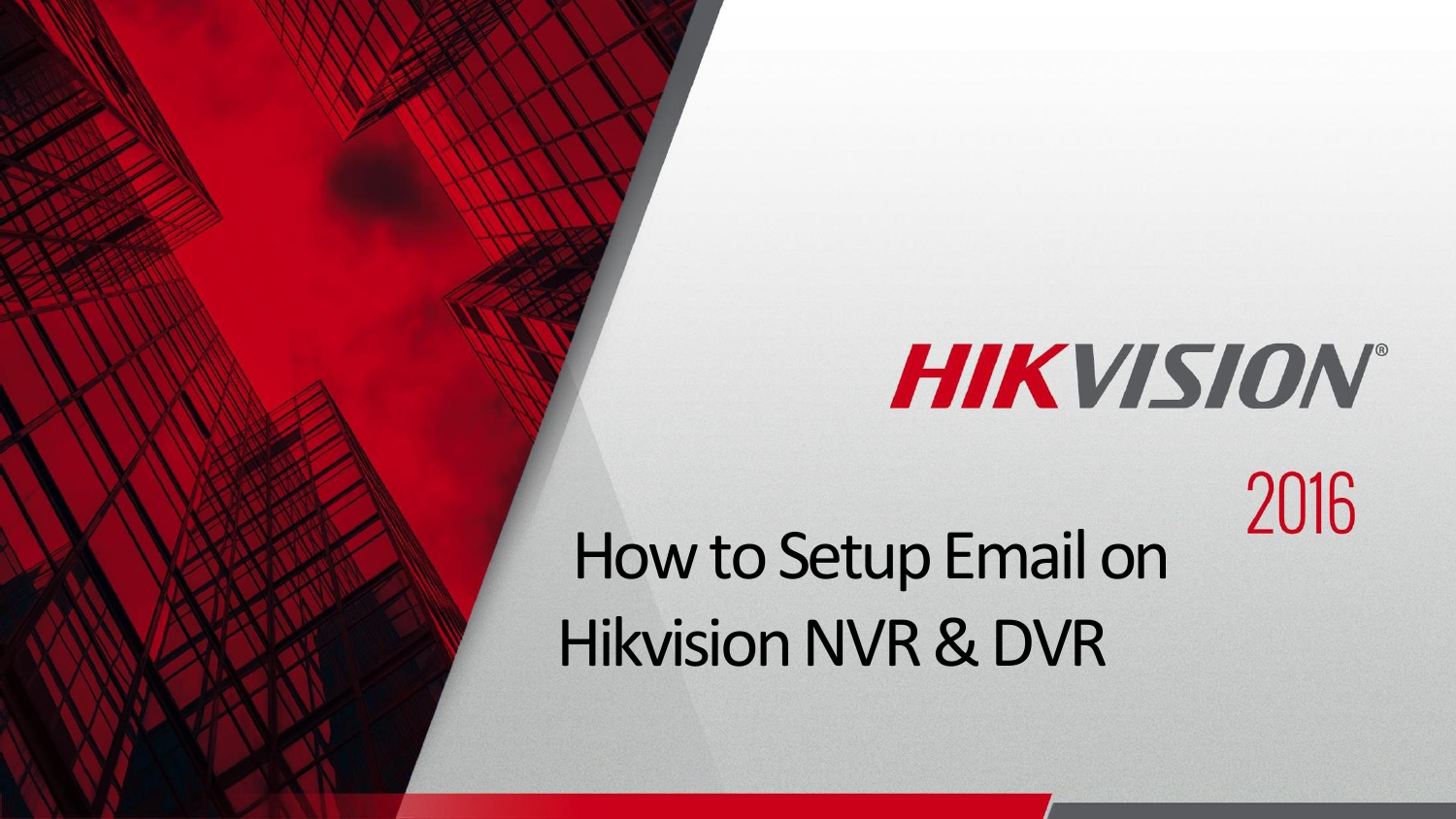- **E-mail** is an action that can be taken by the NVR or DVR to alert a user of an event or alarm of a specified type.
- **In order to Send Email,** the NVR or DVR network settings need to be configured with a correct IP address, subnet mask, default gateway andDNS server.

**NOTE:** Please see the quick start guide or how to set NVR \ DVR network settings.

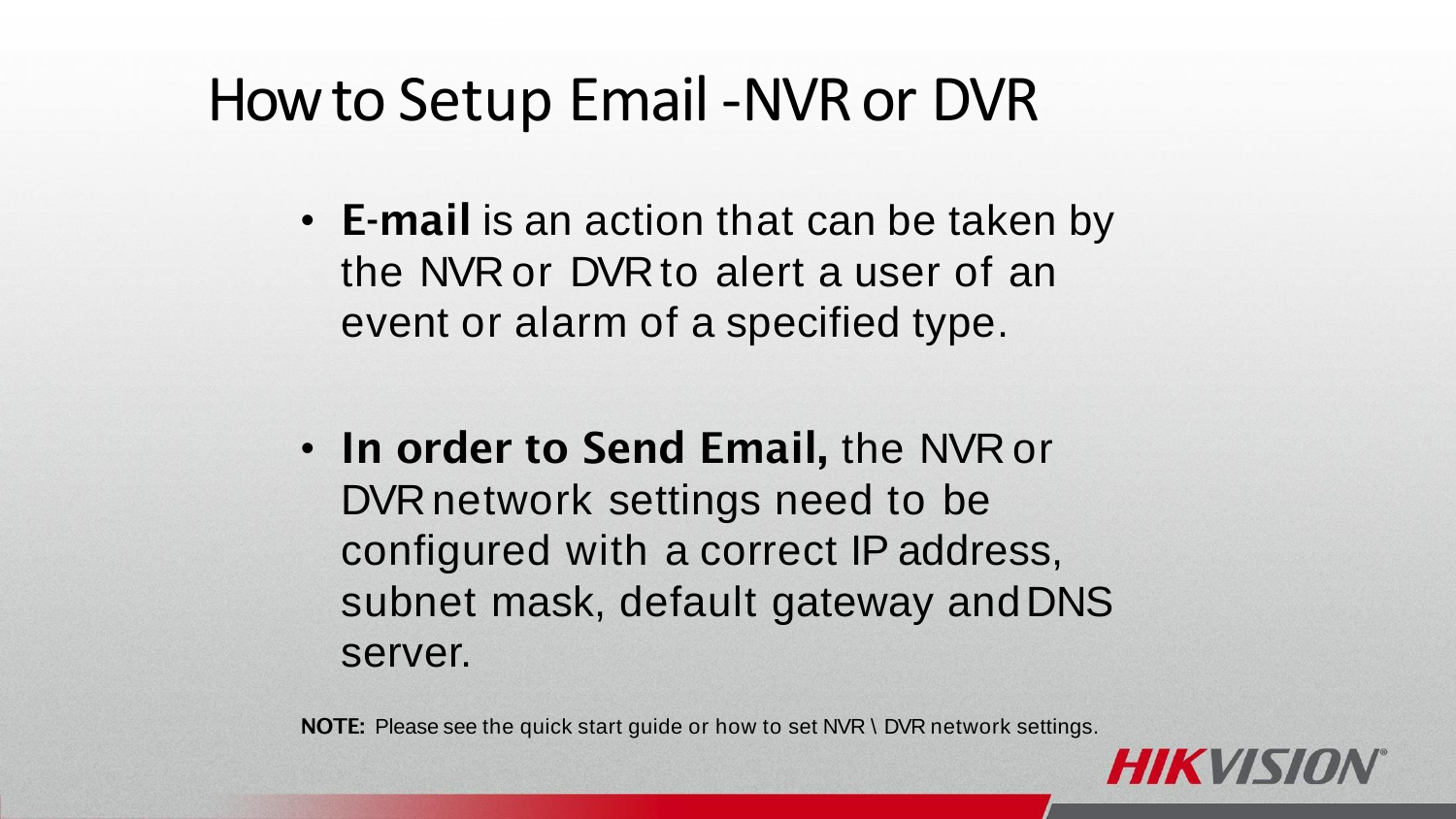- From the main menu select System Configuration.
- The system configuration menu is where to set the date and time, configure the network setting, change port numbers, enable DDNS settings, setup email, users accounts and more.



**HIKVIS** 

NOTE: Right clicking anywhere on the live view screen and select main menu.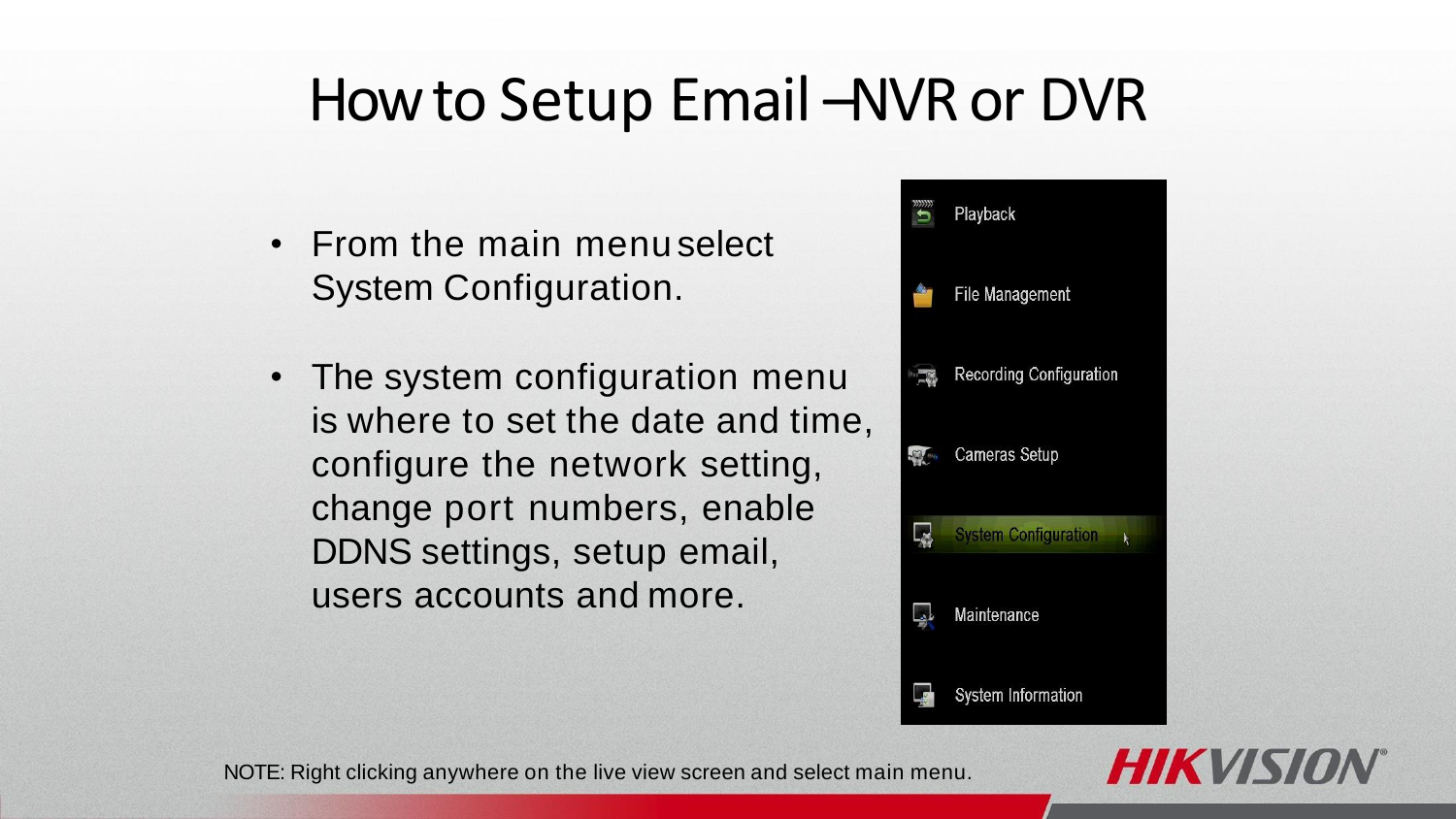• Select the Network Menu<sup>[1]</sup> from the left, click on the Email tab<sup>[2]</sup> along the top.

| <b>System Configuration</b>                                              |                                                                                       |           |
|--------------------------------------------------------------------------|---------------------------------------------------------------------------------------|-----------|
|                                                                          | General DDNS Email<br><b>NAT More Settings</b><br><b>Enable Server Authentication</b> |           |
| l<br>$\sqrt{2}$<br>General<br><b>Network</b><br>$\overline{\phantom{a}}$ | <b>User Name</b><br>Password                                                          |           |
| HDD<br>ı<br>$\frac{1}{2}$                                                | <b>SMTP</b><br><b>SMTP Server</b>                                                     |           |
| <b>Live View</b>                                                         | <b>SMTP Port</b><br><b>Enable SSL</b>                                                 | 25        |
| <b>Exceptions</b>                                                        | Sender                                                                                |           |
| <b>User</b>                                                              | <b>Sender Name</b><br><b>Sender's Address</b>                                         |           |
| <b>Hot Spare</b><br>$\frac{pos}{pos}$<br>POS                             | <b>Enable Attached Picture</b><br>Interval                                            | 2s        |
|                                                                          | <b>Enable Email Interval</b><br><b>Email Interval</b>                                 | ۳<br>5Min |

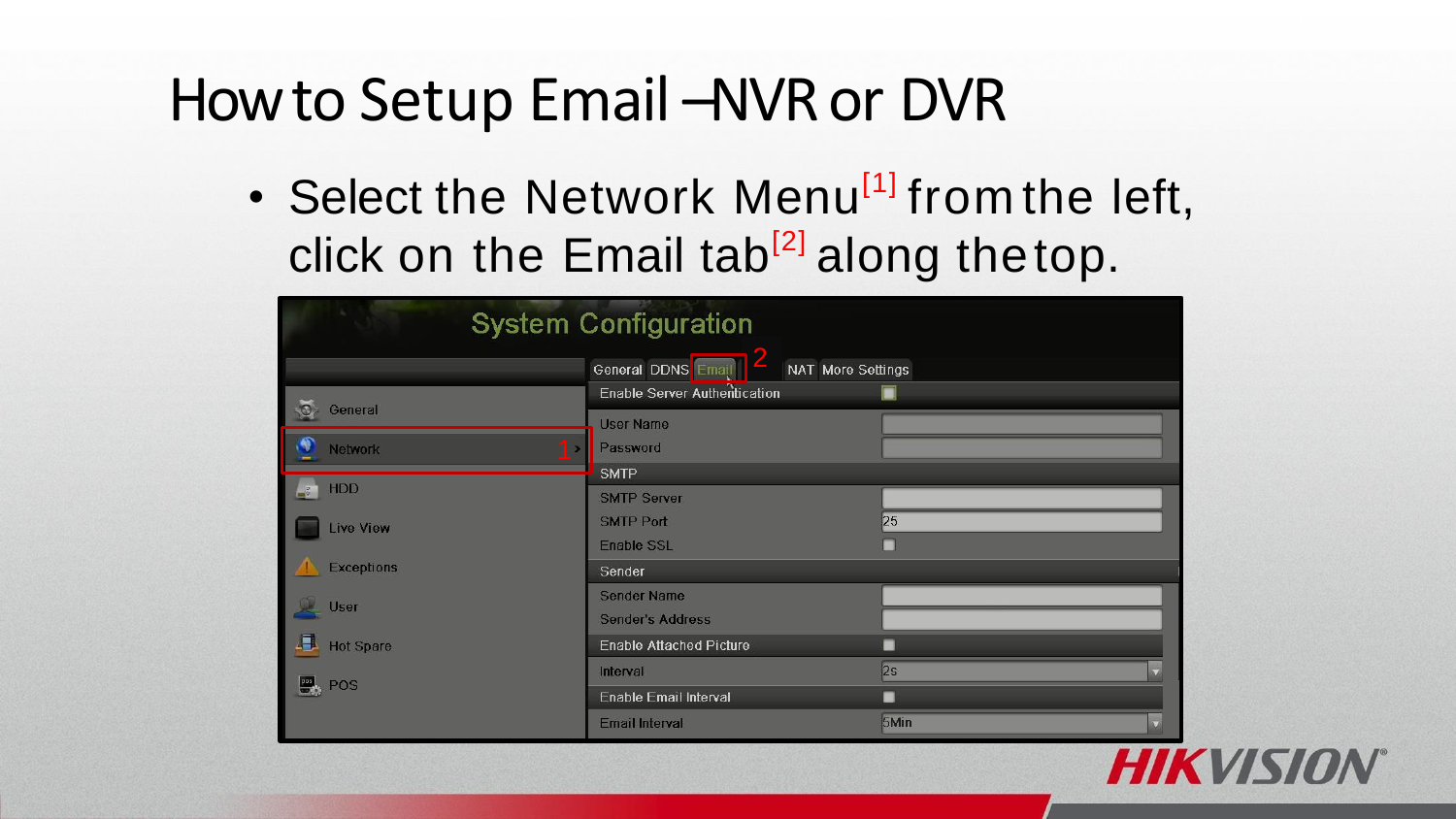• Place a check in the Enable Server Authentication box<sup>[3]</sup>

| General DDNS Email SNMP NAT More Settings |                     |
|-------------------------------------------|---------------------|
| <b>Enable Server Authentication</b>       |                     |
| User Name                                 | vouremail@gmail.com |
| Password                                  | <b>************</b> |

• Input your username and password for the email account being used<sup>[4]</sup>. This will be the account sending the emails.

**NOTE:** A Gmail Email account is used as the example. Please refer to your email service for specific requirements.

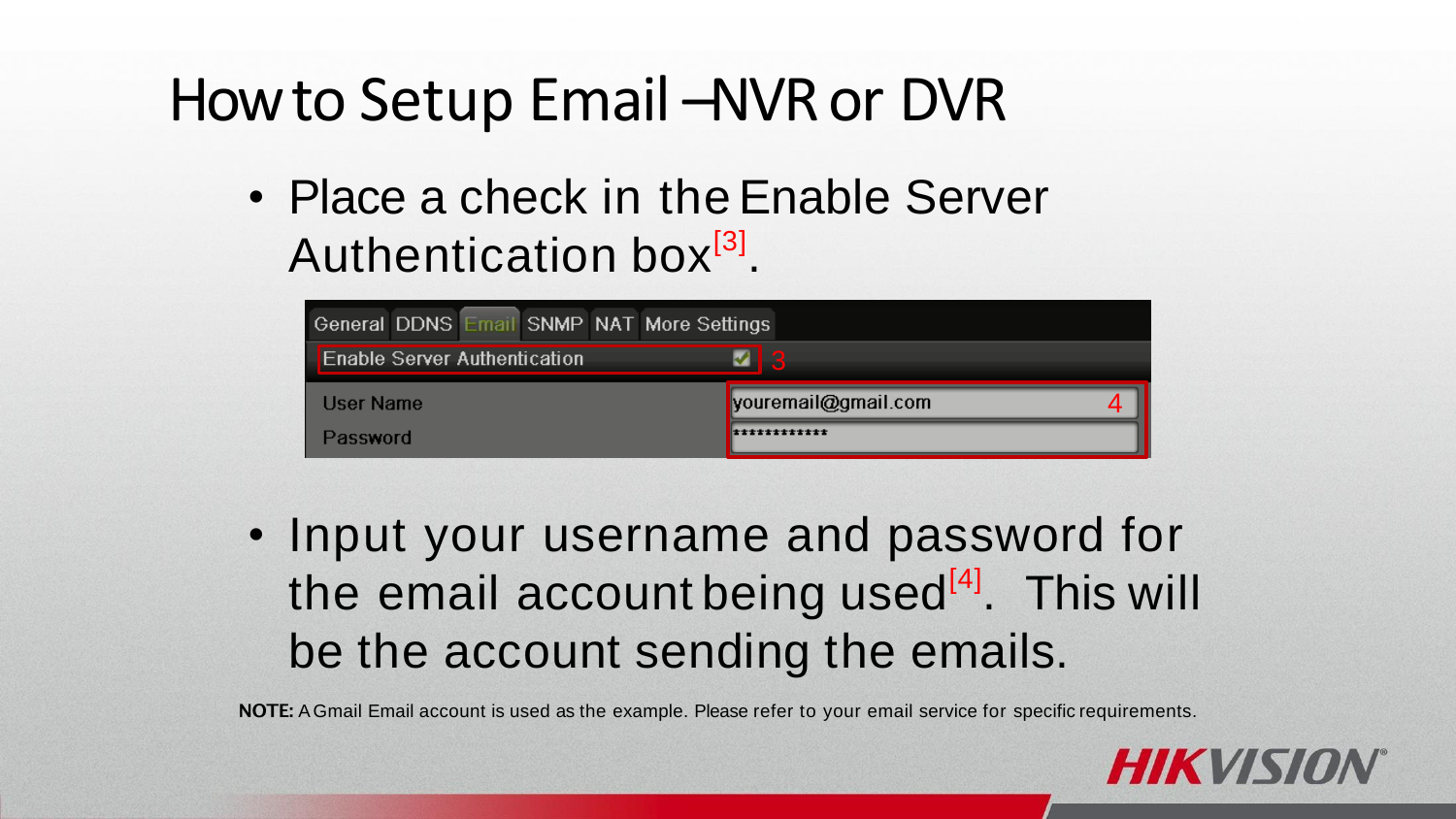Input the correct SMTP Server,<sup>[5]</sup> Port number<sup>[6]</sup> and enable\disable SSL settings.<sup>[7]</sup>

| <b>SMTP</b>        |                |  |
|--------------------|----------------|--|
| <b>SMTP Server</b> | smtp.gmail.com |  |
| <b>SMTP Port</b>   | 465            |  |
| Enable SSL         | M              |  |

- You can search the internet for public email service SMTP servers and ports. You may also need to contact your system administrator if using a company email server.
- SSL (port 465) and TLS (port 587) are two encryption types supported by the DVR and NVR with the most updated version of firmware.

**NOTE:** A Gmail Email account is used as the example. Please refer to your email service for specific requirements. Not all NVR and DVRs support TLS.

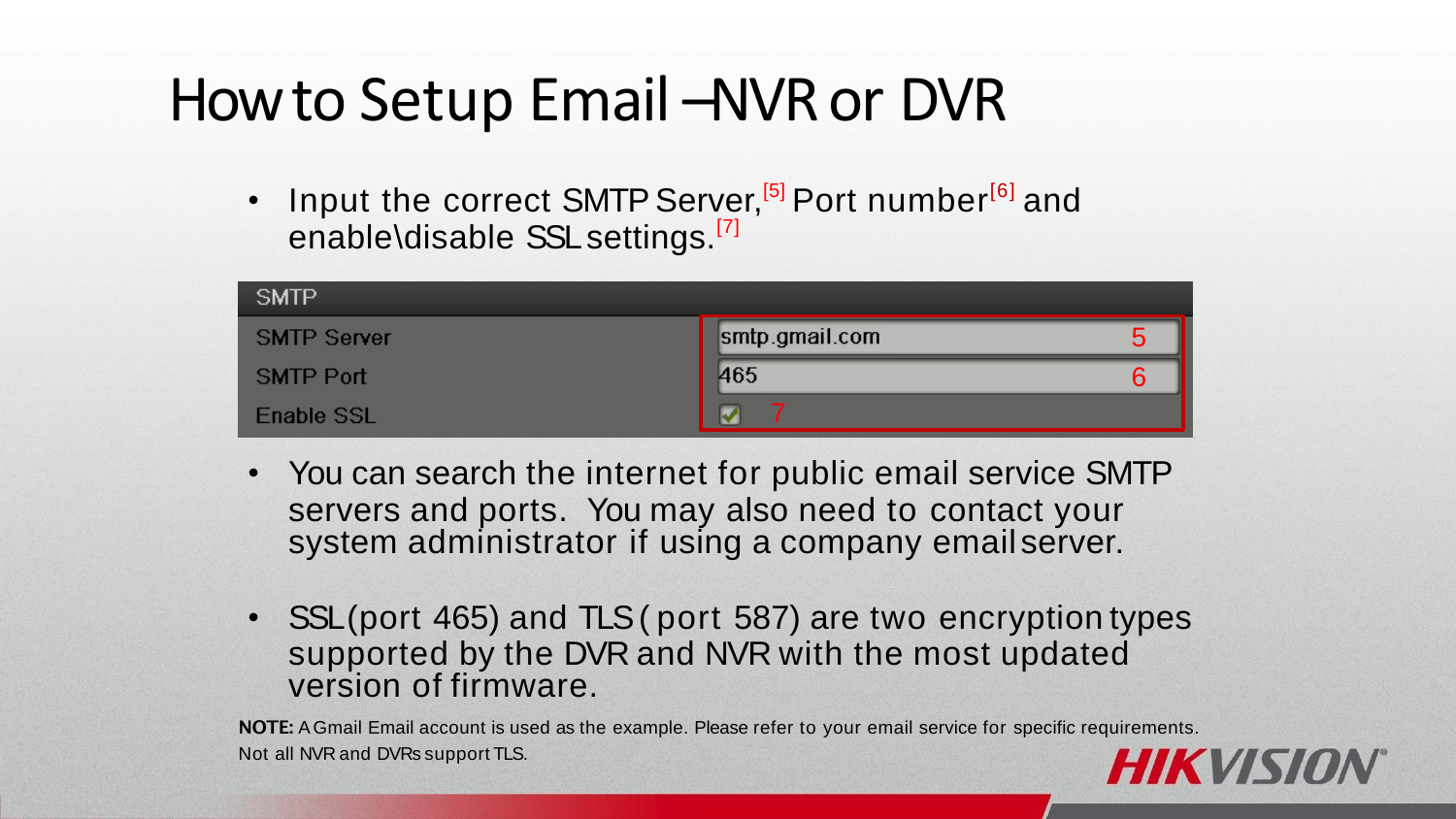Input the Sender Name<sup>[8]</sup> and Email Address.<sup>[9]</sup> It is recommended that the sender's address matches the email address or account used for authentication (refer to step 4).

| Sender           |                     |  |
|------------------|---------------------|--|
| Sender Name      | Your Name Here      |  |
| Sender's Address | youremail@gmail.com |  |

Click the edit icon<sup>[10]</sup> to Input up to three recipients for the emails.

| Receiver |      |                             |                         |               |
|----------|------|-----------------------------|-------------------------|---------------|
|          | Fdit | <b>Name</b>                 | <b>Address</b>          | <b>Delete</b> |
|          | 10   | <b>Business Owner</b>       | businessowner@email.com | 霝             |
|          |      | <b>System Administrator</b> | sysadmin@email.com      | 亩             |
|          |      |                             |                         | 亩             |
|          |      |                             |                         |               |

**NOTE:** A Gmail Email account is used as the example. Please refer to your email service for specific requirements.

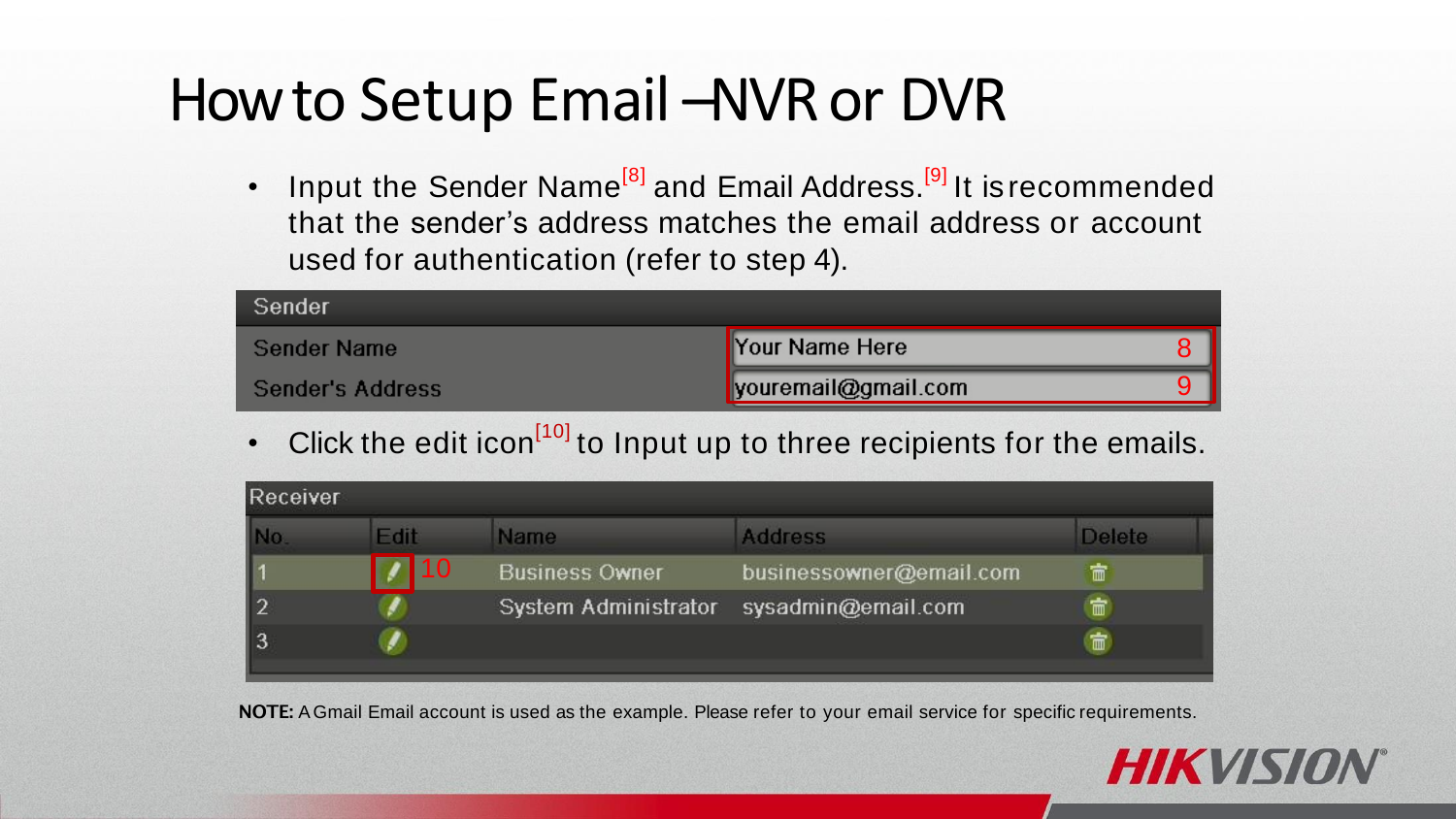• Enable Attached Picture will includethree .jpeg images in the Email.



**Note:** The interval will be the number of seconds between the images. For example: 2s before the event, the event, and 2s after the event.

• Enable Email Interval will delay the time between the sending of emails.

| <b>Enable Email Interval</b> |  |
|------------------------------|--|
| <b>Email Interval</b>        |  |

**Note:** The interval is designed to limit the amount of emails sent to a user. For example: If an email is sent on channel 1 from a motion detection event, channel 1 will not send an email for the next 5 min even if another event triggers.